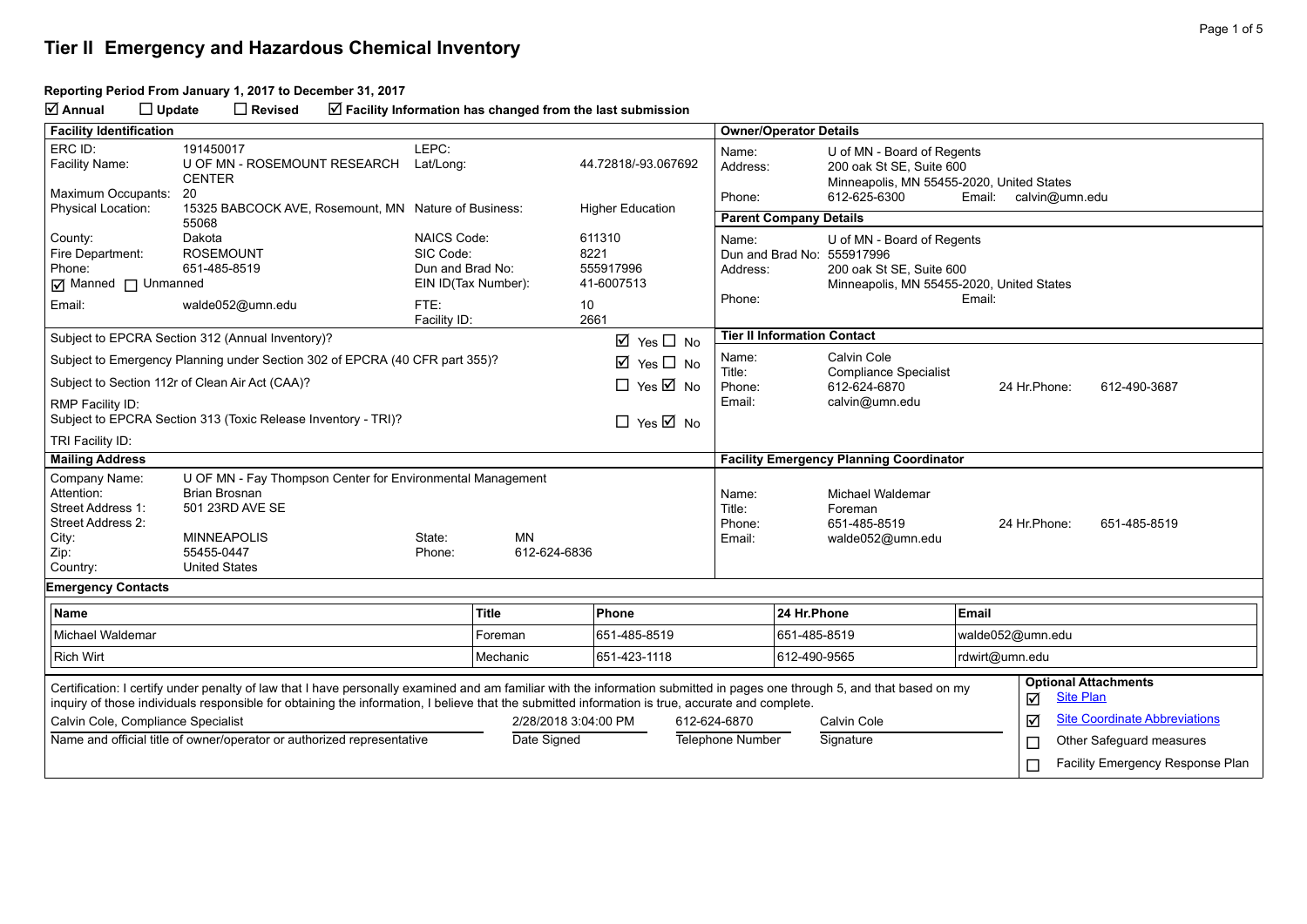Facility/Site Name: U OF MN - ROSEMOUNT RESEARCH CENTER **------------------------**

| <b>Chemical Description</b>                                      |  |                                                        | <b>Physical Hazards</b> |             |                          | <b>Health Hazards</b>                                     |             |                   |  |  |
|------------------------------------------------------------------|--|--------------------------------------------------------|-------------------------|-------------|--------------------------|-----------------------------------------------------------|-------------|-------------------|--|--|
| Chemical ID:<br>546279<br>Check if Chemical Information is       |  | $\Box$ Combustible dust                                |                         |             |                          | $\boxtimes$ Acute toxicity (any route of exposure)        |             |                   |  |  |
| ☑<br>changed from the last submission:                           |  | $\Box$ Corrosive to metal                              |                         |             |                          | $\Box$ Aspiration hazard                                  |             |                   |  |  |
| 7782-50-5<br>CAS #:<br>Trade Secret:                             |  | $\Box$ Explosive                                       |                         |             |                          | $\Box$ Carcinogenicity                                    |             |                   |  |  |
| $\Box$<br><b>Chemical Name:</b><br><b>CHLORINE</b>               |  | $\Box$ Flammable (gases, aerosols, liquids, or solids) |                         |             |                          | $\Box$ Germ cell mutagenicity                             |             |                   |  |  |
| Exceeds TPQ: $\overline{M}$<br>EHS:<br>Contains EHS: $\Box$<br>☑ |  | $\boxtimes$ Gas under pressure                         |                         |             |                          | $\Box$ Hazard Not Otherwise Classified (HNOC)             |             |                   |  |  |
| EHS Name:<br><b>CHLORINE</b>                                     |  | $\Box$ Hazard Not Otherwise Classified (HNOC)          |                         |             |                          | $\Box$ Reproductive toxicity                              |             |                   |  |  |
| $\Box$ Pure $\Box$ Mix $\Box$ Solid $\Box$ Liquid $\Box$ Gas     |  | $\Box$ In contact with water emits flammable gas       |                         |             |                          | $\boxtimes$ Respiratory or skin sensitization             |             |                   |  |  |
| Exceed TPQ On:<br>Chemical Added On:                             |  | $\Box$ Organic peroxide                                |                         |             |                          | $\boxtimes$ Serious eye damage or eye irritation          |             |                   |  |  |
| Check if the chemical is below<br>□<br>reporting threshold:      |  | $\boxtimes$ Oxidizer (liquid, solid or gas)            |                         |             |                          | $\Box$ Simple asphyxiant                                  |             |                   |  |  |
|                                                                  |  | $\Box$ Pyrophoric (liquid or solid)                    |                         |             |                          | $\boxtimes$ Skin corrosion or irritation                  |             |                   |  |  |
|                                                                  |  | $\Box$ Pyrophoric gas                                  |                         |             |                          | $\Box$ Specific target organ toxicity (single or repeated |             |                   |  |  |
|                                                                  |  | $\Box$ Self-heating                                    |                         |             | exposure)                |                                                           |             |                   |  |  |
|                                                                  |  | $\Box$ Self-reactive                                   |                         |             |                          |                                                           |             |                   |  |  |
| Inventory                                                        |  | <b>Storage Codes &amp; Location</b>                    |                         |             |                          |                                                           |             |                   |  |  |
| Max Daily Amt (lbs): 150                                         |  | <b>Container Type</b>                                  | <b>Pressure</b>         | Temperature | <b>Storage</b>           | <b>Description</b>                                        | Lat/Long    | <b>Max Amt At</b> |  |  |
| Max Daily Amt Code: 02                                           |  | [L]Cylinder                                            | [2]Greater              | [4]Ambient  | Location<br><b>WATER</b> |                                                           | 44.72818/-9 | Location(lbs)     |  |  |
| Avg Daily Amt (lbs): 80                                          |  |                                                        | than ambient            | temperature | <b>TOWER</b>             |                                                           | 3.067692    |                   |  |  |
| Avg Daily Amt Code: 01                                           |  |                                                        | pressure                |             |                          |                                                           |             |                   |  |  |
| Max Amt in Largest Container (lbs):                              |  |                                                        |                         |             |                          |                                                           |             |                   |  |  |
| No of days onsite: 365                                           |  |                                                        |                         |             |                          |                                                           |             |                   |  |  |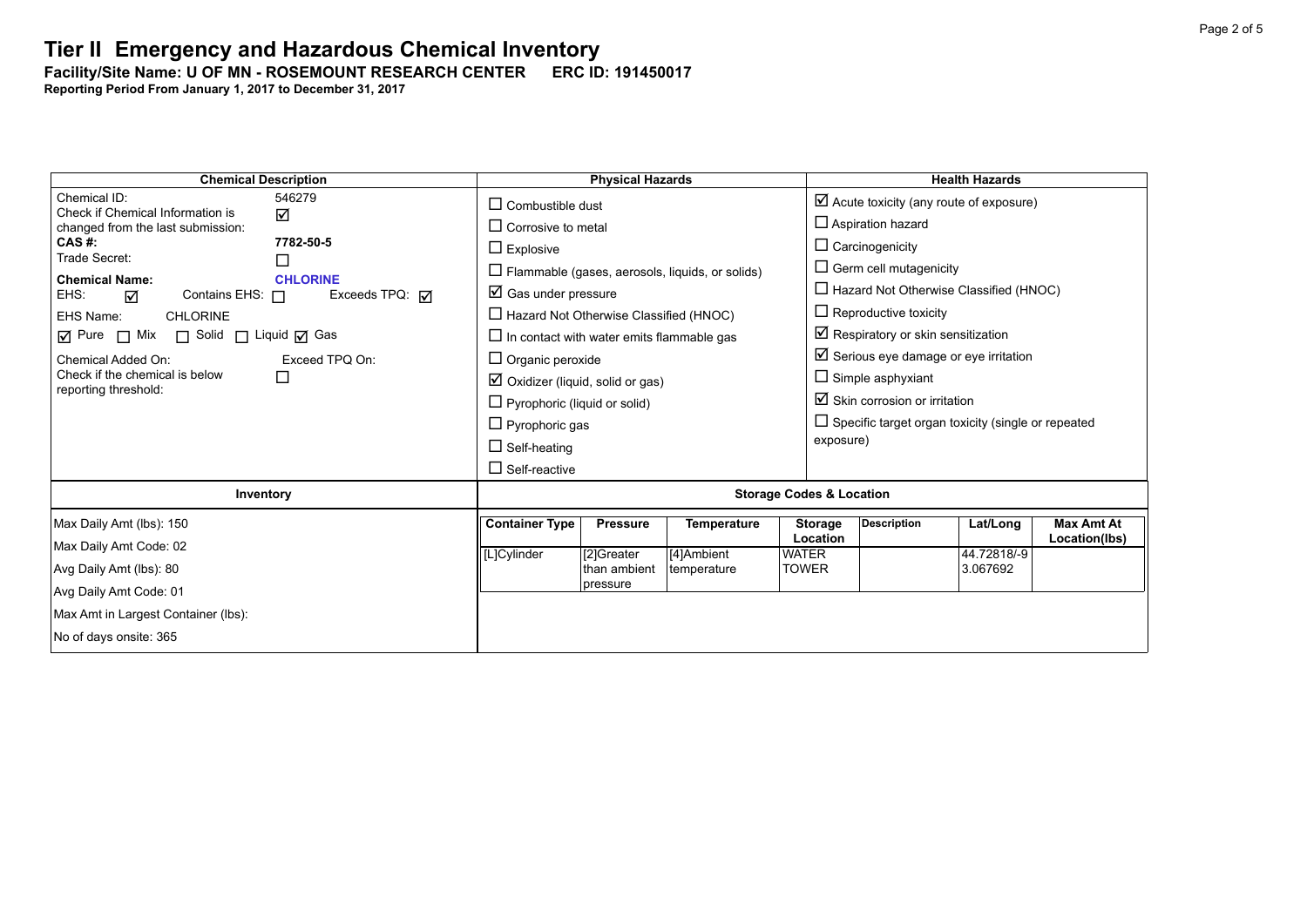### Facility/Site Name: U OF MN - ROSEMOUNT RESEARCH CENTER **------------------------**

| <b>Chemical Description</b>                                  | <b>Physical Hazards</b>                                                 |                                        |                        |                                                                  | <b>Health Hazards</b>                              |                                                                |                         |                               |  |  |
|--------------------------------------------------------------|-------------------------------------------------------------------------|----------------------------------------|------------------------|------------------------------------------------------------------|----------------------------------------------------|----------------------------------------------------------------|-------------------------|-------------------------------|--|--|
| Chemical ID:<br>546278<br>Check if Chemical Information is   | $\Box$ Combustible dust                                                 |                                        |                        |                                                                  | $\boxtimes$ Acute toxicity (any route of exposure) |                                                                |                         |                               |  |  |
| ☑<br>changed from the last submission:                       |                                                                         | $\Box$ Corrosive to metal              |                        |                                                                  |                                                    | $\boxtimes$ Aspiration hazard                                  |                         |                               |  |  |
| CAS #:                                                       | 68476-30-2<br>$\Box$ Explosive<br>Trade Secret:<br>⊔<br><b>FUEL OIL</b> |                                        |                        |                                                                  |                                                    | $\boxtimes$ Carcinogenicity                                    |                         |                               |  |  |
| <b>Chemical Name:</b>                                        |                                                                         |                                        |                        | $\triangleright$ Flammable (gases, aerosols, liquids, or solids) |                                                    |                                                                |                         | $\Box$ Germ cell mutagenicity |  |  |
| EHS:<br>Contains EHS: $\Box$<br>$\Box$                       | $\Box$ Gas under pressure                                               |                                        |                        |                                                                  | $\Box$ Hazard Not Otherwise Classified (HNOC)      |                                                                |                         |                               |  |  |
| EHS Name:                                                    | $\Box$ Hazard Not Otherwise Classified (HNOC)                           |                                        |                        |                                                                  | $\Box$ Reproductive toxicity                       |                                                                |                         |                               |  |  |
| $\Box$ Pure $\Box$ Mix $\Box$ Solid $\Box$ Liquid $\Box$ Gas | $\Box$ In contact with water emits flammable gas                        |                                        |                        |                                                                  | $\boxtimes$ Respiratory or skin sensitization      |                                                                |                         |                               |  |  |
| Chemical Added On:                                           | Exceed TPQ On:<br>$\Box$                                                | $\Box$ Organic peroxide                |                        |                                                                  |                                                    | $\Box$ Serious eye damage or eye irritation                    |                         |                               |  |  |
| Check if the chemical is below<br>reporting threshold:       |                                                                         | $\Box$ Oxidizer (liquid, solid or gas) |                        |                                                                  |                                                    | $\Box$ Simple asphyxiant                                       |                         |                               |  |  |
|                                                              |                                                                         | $\Box$ Pyrophoric (liquid or solid)    |                        |                                                                  |                                                    | $\boxtimes$ Skin corrosion or irritation                       |                         |                               |  |  |
|                                                              |                                                                         | $\Box$ Pyrophoric gas                  |                        |                                                                  |                                                    | $\boxtimes$ Specific target organ toxicity (single or repeated |                         |                               |  |  |
|                                                              |                                                                         | $\Box$ Self-heating                    |                        |                                                                  |                                                    | exposure)                                                      |                         |                               |  |  |
|                                                              |                                                                         | $\Box$ Self-reactive                   |                        |                                                                  |                                                    |                                                                |                         |                               |  |  |
| Inventory                                                    | <b>Storage Codes &amp; Location</b>                                     |                                        |                        |                                                                  |                                                    |                                                                |                         |                               |  |  |
| Max Daily Amt (lbs): 66500                                   |                                                                         | <b>Container Type</b>                  | <b>Pressure</b>        | <b>Temperature</b>                                               | <b>Storage</b>                                     | <b>Description</b>                                             | Lat/Long                | <b>Max Amt At</b>             |  |  |
| Max Daily Amt Code: 08                                       |                                                                         |                                        |                        |                                                                  | Location                                           |                                                                |                         | Location(lbs)                 |  |  |
| Avg Daily Amt (lbs): 39900                                   |                                                                         | <b>[C]Tank</b> inside<br>building      | [1]Ambient<br>pressure | [4]Ambient<br>temperature                                        | 2205 155TH<br><b>ST</b>                            |                                                                | 44.72818/-9<br>3.067692 |                               |  |  |
|                                                              |                                                                         | <b>ICITank inside</b>                  | [1]Ambient             | [4]Ambient                                                       | 1950 153RD                                         |                                                                | 44.72818/-9             |                               |  |  |
| Avg Daily Amt Code: 07                                       | building                                                                | pressure                               | temperature            | <b>ST</b>                                                        |                                                    | 3.067692                                                       |                         |                               |  |  |
| Max Amt in Largest Container (lbs):                          | [C]Tank inside                                                          | [1]Ambient                             | [4]Ambient             | 1950 153RD                                                       |                                                    | 44.72818/-9                                                    |                         |                               |  |  |
| No of days onsite: 365                                       | building                                                                | pressure                               | temperature            | <b>ST</b>                                                        |                                                    | 3.067692                                                       |                         |                               |  |  |
|                                                              |                                                                         |                                        |                        |                                                                  |                                                    |                                                                |                         |                               |  |  |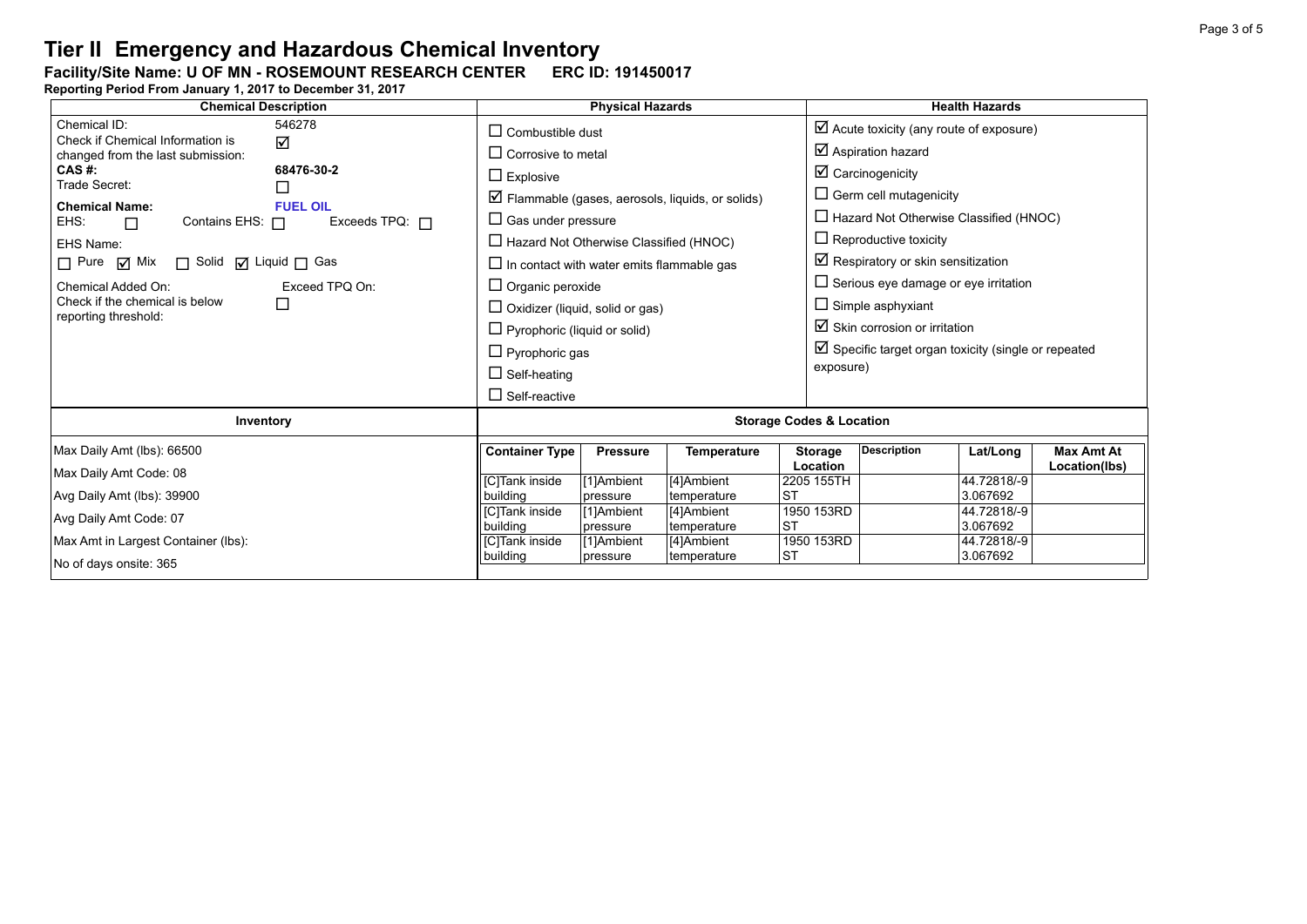#### Facility/Site Name: U OF MN - ROSEMOUNT RESEARCH CENTER **------------------------**

| <b>Chemical Description</b>                                                          | <b>Physical Hazards</b>                       |                                                  |                                                                  |                         | <b>Health Hazards</b>                                     |                                          |                   |  |  |
|--------------------------------------------------------------------------------------|-----------------------------------------------|--------------------------------------------------|------------------------------------------------------------------|-------------------------|-----------------------------------------------------------|------------------------------------------|-------------------|--|--|
| Chemical ID:<br>546280<br>Check if Chemical Information is                           | $\Box$ Combustible dust                       |                                                  |                                                                  |                         | $\Box$ Acute toxicity (any route of exposure)             |                                          |                   |  |  |
| ☑<br>changed from the last submission:                                               | $\Box$ Corrosive to metal                     |                                                  |                                                                  |                         | $\Box$ Aspiration hazard                                  |                                          |                   |  |  |
| CAS#:<br>74-98-6<br>Trade Secret:                                                    | $\Box$ Explosive                              |                                                  |                                                                  |                         | $\Box$ Carcinogenicity                                    |                                          |                   |  |  |
| □<br><b>Chemical Name:</b><br><b>PROPANE (LIQUIFIED)</b>                             |                                               |                                                  | $\triangleright$ Flammable (gases, aerosols, liquids, or solids) |                         | $\Box$ Germ cell mutagenicity                             |                                          |                   |  |  |
| <b>PETROLEUM GAS)</b>                                                                | $\Box$ Gas under pressure                     |                                                  |                                                                  |                         | $\boxtimes$ Hazard Not Otherwise Classified (HNOC)        |                                          |                   |  |  |
| EHS:<br>Contains EHS: 0<br>Exceeds TPQ: $\Box$<br>$\Box$                             | $\Box$ Hazard Not Otherwise Classified (HNOC) |                                                  |                                                                  |                         | $\Box$ Reproductive toxicity                              |                                          |                   |  |  |
| EHS Name:                                                                            |                                               | $\Box$ In contact with water emits flammable gas |                                                                  |                         |                                                           | $\Box$ Respiratory or skin sensitization |                   |  |  |
| $\overline{M}$ Pure $\Box$ Mix $\Box$ Solid $\overline{M}$ Liquid $\overline{M}$ Gas | $\Box$ Organic peroxide                       |                                                  |                                                                  |                         | $\Box$ Serious eye damage or eye irritation               |                                          |                   |  |  |
| Exceed TPQ On:<br>Chemical Added On:<br>Check if the chemical is below<br>□          | $\Box$ Oxidizer (liquid, solid or gas)        |                                                  |                                                                  |                         | $\boxtimes$ Simple asphyxiant                             |                                          |                   |  |  |
| reporting threshold:                                                                 | $\Box$ Pyrophoric (liquid or solid)           |                                                  |                                                                  |                         | $\Box$ Skin corrosion or irritation                       |                                          |                   |  |  |
|                                                                                      | $\Box$ Pyrophoric gas                         |                                                  |                                                                  |                         | $\Box$ Specific target organ toxicity (single or repeated |                                          |                   |  |  |
|                                                                                      | $\Box$ Self-heating                           |                                                  |                                                                  | exposure)               |                                                           |                                          |                   |  |  |
|                                                                                      | $\Box$ Self-reactive                          |                                                  |                                                                  |                         |                                                           |                                          |                   |  |  |
| Inventory                                                                            | <b>Storage Codes &amp; Location</b>           |                                                  |                                                                  |                         |                                                           |                                          |                   |  |  |
| Max Daily Amt (lbs): 13800                                                           | <b>Container Type</b>                         | <b>Pressure</b>                                  | <b>Temperature</b>                                               | <b>Storage</b>          | <b>Description</b>                                        | Lat/Long                                 | <b>Max Amt At</b> |  |  |
| Max Daily Amt Code: 06                                                               | [A]Above ground [2]Greater                    |                                                  | [6]Less than                                                     | Location<br>2240 152ND  |                                                           | 44.72818/-9                              | Location(lbs)     |  |  |
| Avg Daily Amt (lbs): 5600                                                            | tank                                          | than ambient                                     | ambient                                                          | <b>ST</b>               |                                                           | 3.067692                                 |                   |  |  |
| Avg Daily Amt Code: 05                                                               |                                               | pressure                                         | temperature but not<br>cryogenic                                 |                         |                                                           |                                          |                   |  |  |
| Max Amt in Largest Container (lbs):                                                  | [A]Above ground [2]Greater                    |                                                  | [6]Less than                                                     | 2200 156TH              |                                                           | 44.72818/-9                              |                   |  |  |
| No of days onsite: 365                                                               | tank                                          | than ambient<br>pressure                         | ambient<br>temperature but not<br>cryogenic                      | <b>ST</b>               |                                                           | 3.067692                                 |                   |  |  |
|                                                                                      | [A]Above ground [2]Greater<br>tank            | than ambient<br>pressure                         | [6]Less than<br>ambient<br>temperature but not<br>cryogenic      | 1980 153RD<br><b>ST</b> |                                                           | 44.72818/-9<br>3.067692                  |                   |  |  |